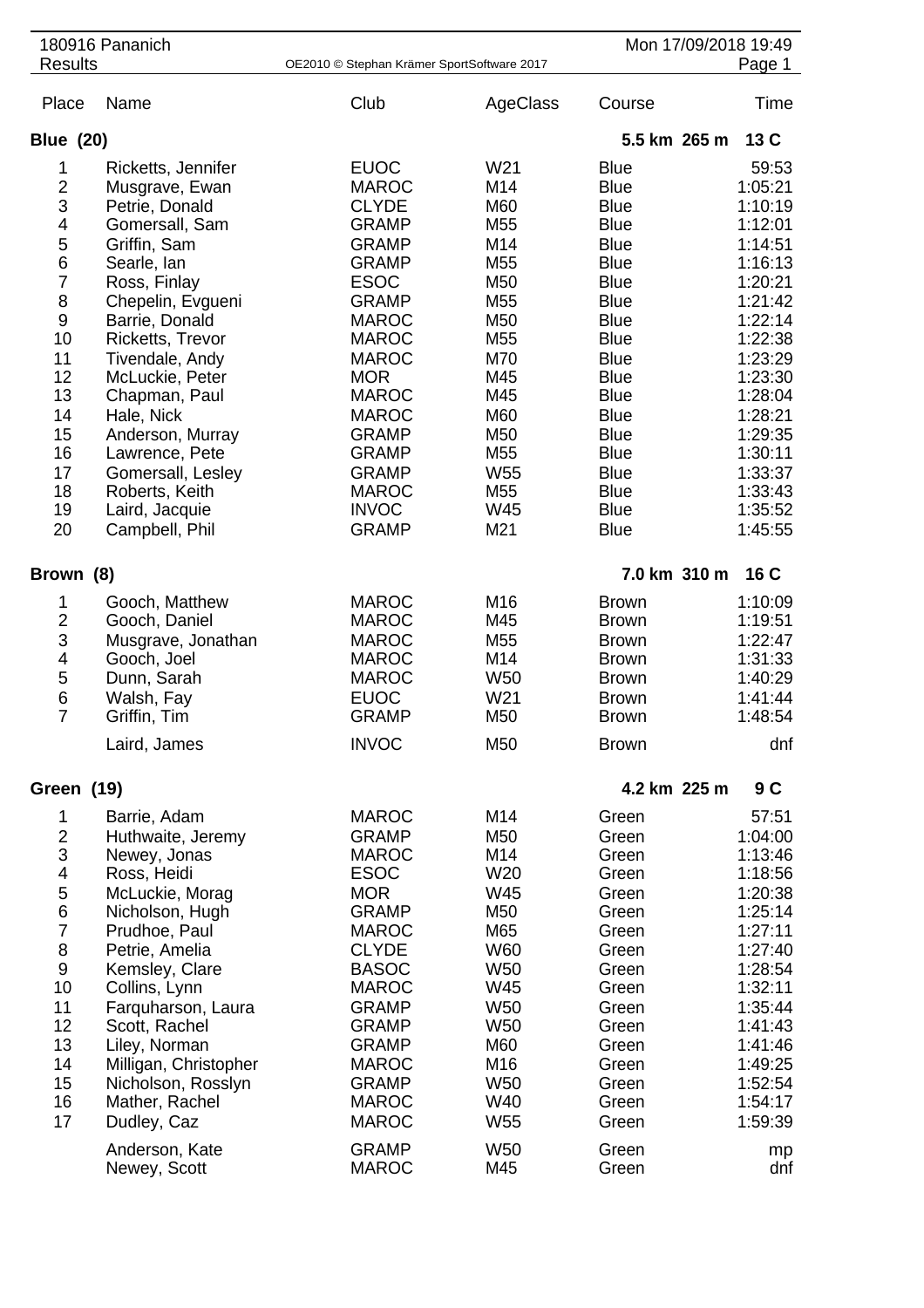| <b>Results</b>                                                                                                             | 180916 Pananich                                                                                                                                                                                                                                                                                               | OE2010 © Stephan Krämer SportSoftware 2017                                                                                                                                                                                                  |                                                                                                       | Mon 17/09/2018 19:49<br>Page 2                                                                                                                                                                                                                     |                                                                                                                                                  |  |
|----------------------------------------------------------------------------------------------------------------------------|---------------------------------------------------------------------------------------------------------------------------------------------------------------------------------------------------------------------------------------------------------------------------------------------------------------|---------------------------------------------------------------------------------------------------------------------------------------------------------------------------------------------------------------------------------------------|-------------------------------------------------------------------------------------------------------|----------------------------------------------------------------------------------------------------------------------------------------------------------------------------------------------------------------------------------------------------|--------------------------------------------------------------------------------------------------------------------------------------------------|--|
| Place                                                                                                                      | Name                                                                                                                                                                                                                                                                                                          | Club                                                                                                                                                                                                                                        | AgeClass                                                                                              | Course                                                                                                                                                                                                                                             | Time                                                                                                                                             |  |
|                                                                                                                            | Light Green (15)                                                                                                                                                                                                                                                                                              |                                                                                                                                                                                                                                             |                                                                                                       | 3.6 km 140 m<br>11 C                                                                                                                                                                                                                               |                                                                                                                                                  |  |
| 1<br>$\frac{2}{3}$<br>4<br>$\frac{5}{6}$<br>$\overline{7}$<br>8<br>$\boldsymbol{9}$<br>10<br>11<br>12<br>13                | Howard, Isobel<br>McLuckie, Finlay<br>Chapman, Catriona<br>Reynolds, Charlotte<br>Kemsley, Alice<br>Whitehead, Ranolph<br>Campbell, Alexander<br>Craig, Peter<br>Farquharson, Kirsty<br>Farquharson, Morven<br>Forsyth, Michael<br>Drewe-Martin, Dominique<br>Jackson, Carol<br>Howard, Nikki<br>Laird, Angus | <b>MOR</b><br><b>MOR</b><br><b>MAROC</b><br><b>MAROC</b><br><b>BASOC</b><br><b>MAROC</b><br><b>MAROC</b><br><b>MAROC</b><br><b>GRAMP</b><br><b>GRAMP</b><br><b>GRAMP</b><br><b>MAROC</b><br><b>GRAMP</b><br><b>MOR</b><br><b>INVOC</b>      | W14<br>M10<br>W14<br>W14<br>W14<br>M12<br>M55<br>M70<br>W14<br>W14<br>M70<br>W35<br>W55<br>W40<br>M12 | <b>Light Green</b><br>Light Green<br>Light Green<br>Light Green<br>Light Green<br>Light Green<br>Light Green<br>Light Green<br>Light Green<br>Light Green<br>Light Green<br>Light Green<br>Light Green<br><b>Light Green</b><br><b>Light Green</b> | 52:26<br>54:17<br>54:19<br>56:28<br>1:05:23<br>1:14:59<br>1:17:04<br>1:24:15<br>1:25:18<br>1:30:15<br>1:40:34<br>1:48:38<br>1:55:53<br>mp<br>dnf |  |
| Orange                                                                                                                     | (15)                                                                                                                                                                                                                                                                                                          |                                                                                                                                                                                                                                             |                                                                                                       | 2.0 km 65 m                                                                                                                                                                                                                                        | 9C                                                                                                                                               |  |
| 1<br>$\overline{c}$<br>3<br>4<br>5<br>$\,$ 6 $\,$<br>$\overline{7}$<br>8<br>$\boldsymbol{9}$<br>10<br>11<br>12<br>13<br>14 | Gooch, Ruth<br>Whitehead, Clare<br>Provan, Steph<br>Garrett, Blair<br>Newey, Yann<br>Richmond, Bea<br>Provan, Dave<br>Laird, Rona<br>Kellas, Iona<br>Chapman, Jacqui<br><b>Brotchie, Harriet</b><br>Campbell, Naomi<br>Ross, Jenny<br>Arthur, Emily<br>Whitelaw, Connor                                       | <b>MAROC</b><br><b>MAROC</b><br><b>MAROC</b><br><b>MAROC</b><br><b>MAROC</b><br><b>MAROC</b><br><b>MAROC</b><br><b>INVOC</b><br><b>MAROC</b><br><b>MAROC</b><br><b>MAROC</b><br><b>GRAMP</b><br><b>ESOC</b><br><b>GRAMP</b><br><b>GRAMP</b> | W12<br>W40<br>W30<br>M12<br>M12<br>W12<br>M30<br>W <sub>10</sub><br>W14<br>W45<br>W12<br>W18<br>M14   | Orange<br>Orange<br>Orange<br>Orange<br>Orange<br>Orange<br>Orange<br>Orange<br>Orange<br>Orange<br>Orange<br>Orange<br>Orange<br>Orange<br>Orange                                                                                                 | 28:19<br>30:10<br>33:26<br>34:29<br>37:40<br>41:31<br>51:06<br>1:02:42<br>1:03:00<br>1:04:30<br>1:06:23<br>1:14:53<br>1:26:34<br>1:42:55<br>mp   |  |
| Yellow (14)                                                                                                                |                                                                                                                                                                                                                                                                                                               |                                                                                                                                                                                                                                             |                                                                                                       | 1.6 km 50 m                                                                                                                                                                                                                                        | 8 C                                                                                                                                              |  |
| 1<br>$\overline{2}$<br>3<br>$\overline{4}$<br>5<br>6<br>$\overline{7}$                                                     | Griffin, Noah<br>Provan, Page<br>Brotchie(s), Thomas<br>Miller(s), Logan<br>Buhr, Maryje<br>Dunbar, Lewis<br>Cormack, Cameron<br>Cormack, Findlay<br>Urquhart(s), Callum<br>Mackenzie(f), Claire<br>Mackenzie, Joe<br>Dunbar, Fergus<br>Provan, Lucas<br>Chapman, Jamie                                       | <b>GRAMP</b><br><b>MAROC</b><br><b>MAROC</b><br><b>GRAMP</b><br><b>GRAMP</b><br><b>MAROC</b><br><b>MAROC</b><br><b>MAROC</b><br><b>MAROC</b><br><b>MAROC</b><br><b>MAROC</b><br><b>MAROC</b><br><b>MAROC</b><br><b>MAROC</b>                | M12<br>W10<br>W20<br>M12<br>M10<br>M <sub>10</sub><br>M4<br>M10<br>M10<br>M10<br>M10                  | Yellow<br>Yellow<br>Yellow<br>Yellow<br>Yellow<br>Yellow<br>Yellow<br>Yellow<br>Yellow<br>Yellow<br>Yellow<br>Yellow<br>Yellow<br>Yellow                                                                                                           | 22:56<br>30:58<br>37:11<br>39:10<br>44:26<br>47:18<br>50:28<br>mp<br>mp<br>mp<br>mp<br>mp<br>mp<br>disq                                          |  |